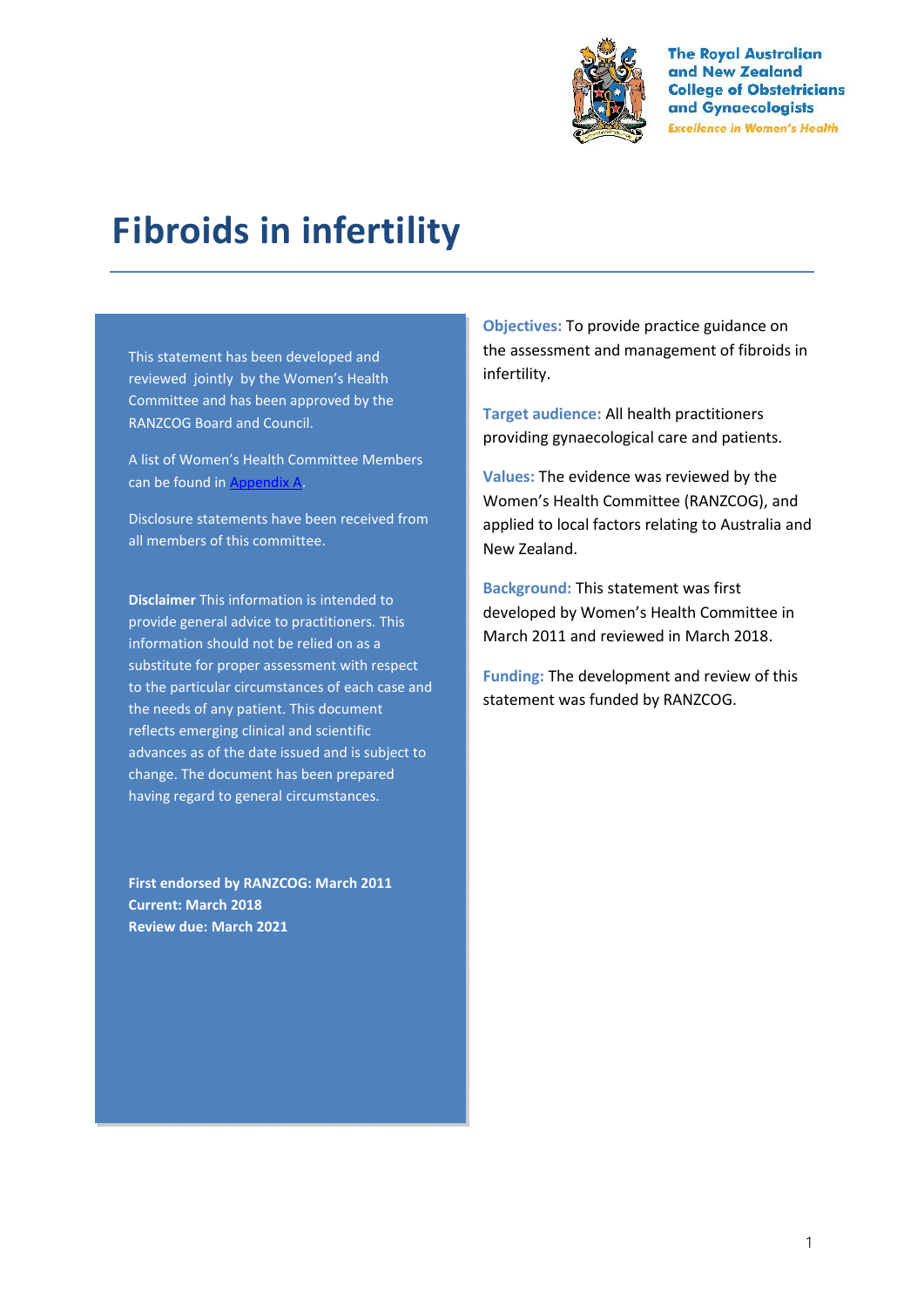# **Table of contents**

| 1. |                                                                                              |  |
|----|----------------------------------------------------------------------------------------------|--|
| 2. |                                                                                              |  |
| 3. |                                                                                              |  |
|    |                                                                                              |  |
|    |                                                                                              |  |
|    |                                                                                              |  |
|    | 3.4 Alternative surgical treatment methods of fibroids in women desiring future fertility  4 |  |
|    | 3.5 Other treatments for the management of fibroids in women desiring future fertility4      |  |
|    |                                                                                              |  |
| 4. |                                                                                              |  |
| 5. |                                                                                              |  |
| 6. |                                                                                              |  |
| 7. |                                                                                              |  |
| 8. |                                                                                              |  |
|    |                                                                                              |  |
|    |                                                                                              |  |
|    |                                                                                              |  |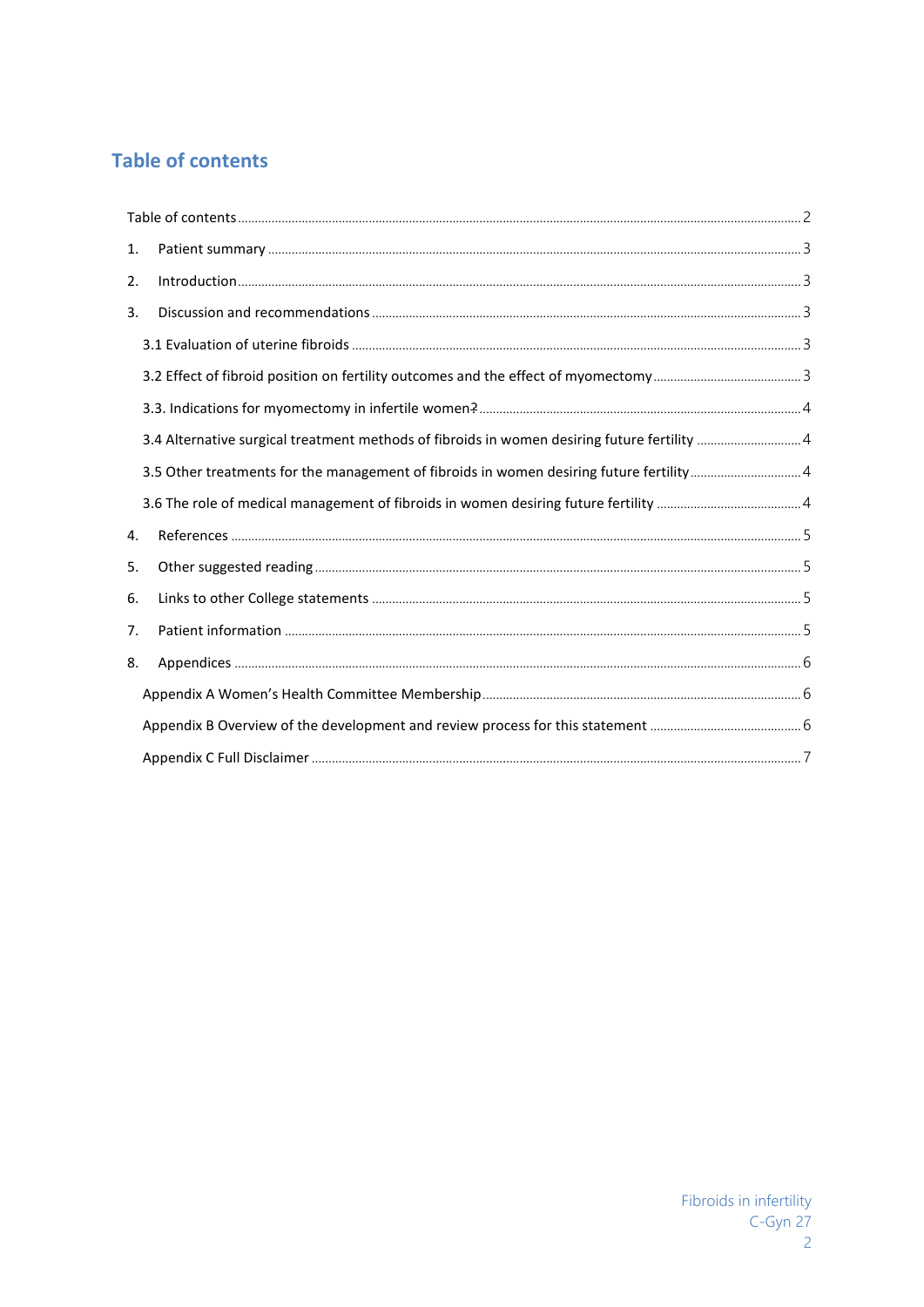# **1. Patient summary**

A fibroid (leiomyoma) is a benign growth of muscle in the uterus (womb). These growths may occur on the outside (subserosal fibroid), in the body (intramural) or in the cavity (submucosal) of the uterus. Some fibroids have an effect on the ability to fall pregnant. This statement provides guidance for specialists in the assessment and management of fibroids for women who are wishing to fall pregnant.

# **2. Introduction**

The effect of fibroids on fertility is poorly understood and the most appropriate management remains controversial. The effect on fertility is likely to be related to the fibroid size, position subserosal (SS), intramural (IM) or submucosal (SM) and number. The outcome of previous fertility treatments and pregnancies will also guide management.

# **3. Discussion and recommendations**

## **3.1 Evaluation of uterine fibroids**

Fibroid position appears to influence fertility, therefore imaging techniques must be able to exclude uterine cavity involvement by the fibroid. Hysterosalpingography and transvaginal ultrasound are insufficiently sensitive or specific.

The optimal imaging techniques for excluding cavity involvement by fibroids are either MRI, sonohysterography or hysteroscopy, though hysteroscopic assessment with hysteroscopy may at times under-represent submucosal (SM) lesions because of raised intrauterine pressure causing temporary regression of the fibroid contour.

# **3.2 Effect of fibroid position on fertility outcomes and the effect of myomectomy**

Fertility outcomes have been reported in both spontaneous and assisted conception, though the majority of studies consider outcomes in in vitro fertilisation (IVF).

SS fibroids do not appear to have a significant effect on fertility outcomes. IM fibroids may be associated with reduced fertility and an increased miscarriage rate.

However, there is insufficient evidence to determine whether myomectomy for IM fibroids improves fertility outcomes.

SM fibroids are associated with reduced fertility and an increased miscarriage rate.

Hysteroscopic myomectomy for SM fibroids is likely to improve fertility outcomes, however, the quality of the included studies is poor and further research is required. $1/2$ 

The relative effect of multiple or different sized fibroids on fertility outcomes are uncertain and further research is required.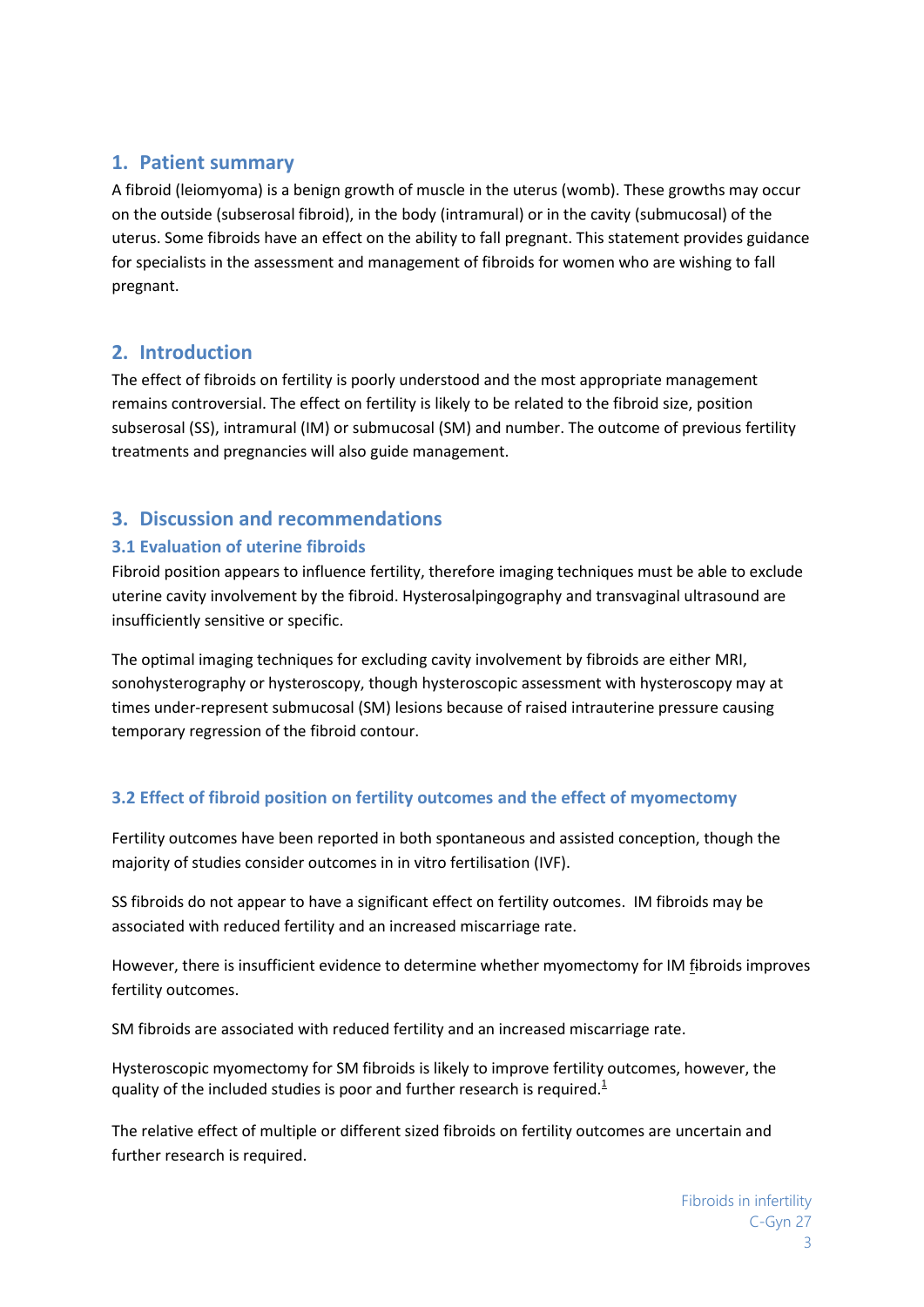## **3.3. Indications for myomectomy in infertile women**

Fibroid size, number and location within the uterus may impact on the utility of myomectomy, and this will need to be considered in the management plan for an individual patient. The indications for myomectomy in infertile women may be summarized as follows:

- Infertile women and those women undergoing Assisted Reproductive Technology (ART) who have demonstrated SM fibroid(s).
- Infertile women with symptomatic fibroid(s), such as heavy vaginal bleeding or pressure symptoms, even though trial evidence does not show clear fertility benefit, the presence of symptoms may justify the intervention.
- Couples presenting with multiple failed cycles of Assisted Reproductive Technology (ART) where the female partner has IM fibroids.

### **3.4 Alternative surgical treatment methods of fibroids in women desiring future fertility**

Myomectomy is the accepted surgical management for fibroids that are felt to influence fertility. This may be via a laparotomy, laparoscopic or hysteroscopic approach depending on the size and location of the fibroid.

Surgical approaches such as temporary or permanent uterine artery ligation should only be used in the setting of clinical trials.

#### **3.5 Other treatments for the management of fibroids in women desiring future fertility**

Uterine artery embolisation (UAE), magnetic resonance guided focused ultrasound surgery (MRgFUS), myolysis and radio-frequency ablation (RFA) should only be used in the setting of approved clinical trials on the management of fibroids in women with infertility.

### **3.6 The role of medical management of fibroids in women desiring future fertility**

Medical management of fibroids delays efforts to conceive and is not recommended for the management of infertility associated with fibroids. However, short term use of a GnRH analogue can be useful for pre-operative correction of anaemia or short term reduction in fibroid volume. The use of ulipristal acetate in infertile women with fibroids is not recommended due to the risk of significant adverse side effects. $2$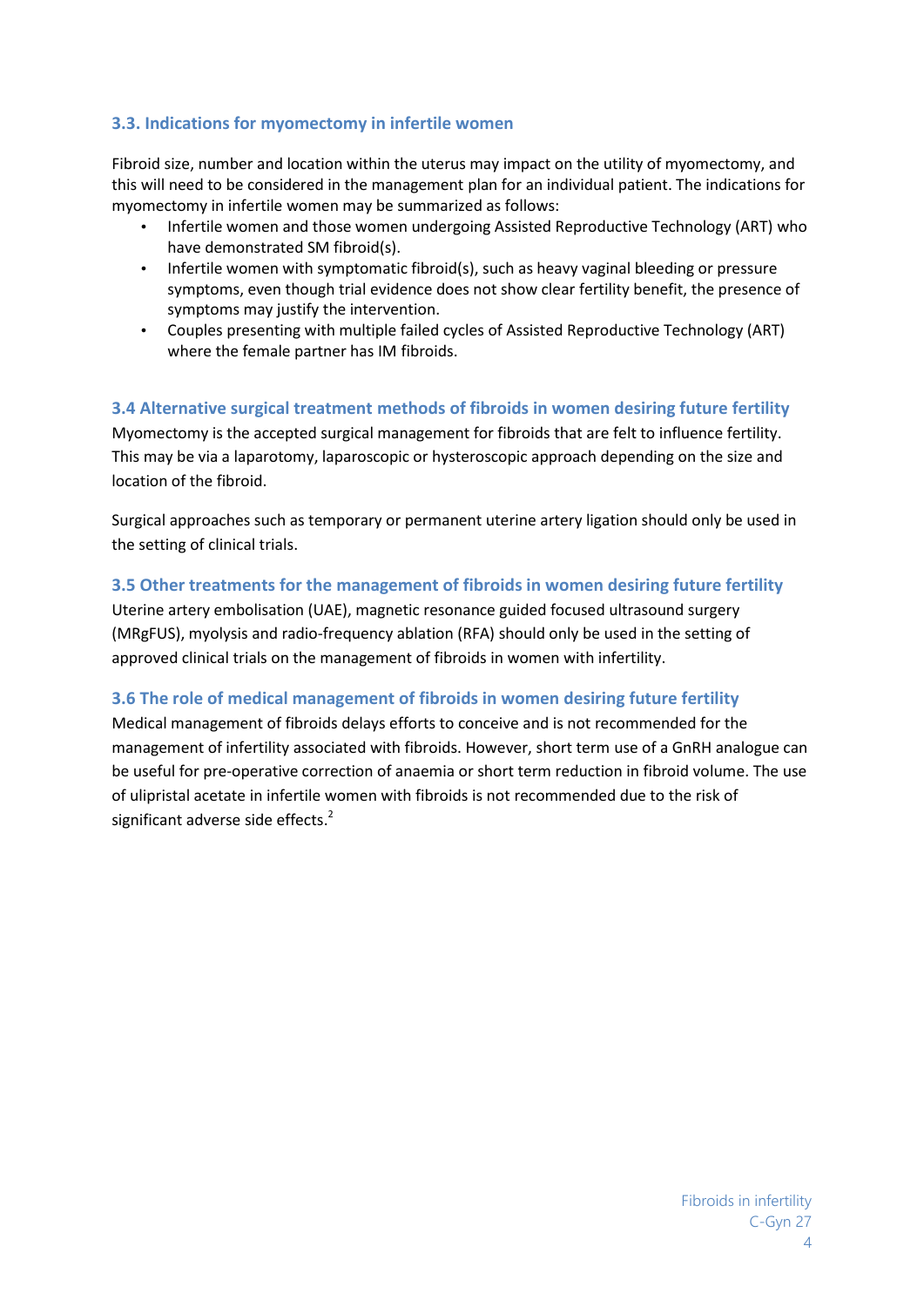## **4. References**

- 1. Metwally M, Cheong YC, Horne AW. Surgical treatment of fibroids for subfertility. The Cochrane Database of Systematic Reviews. 2012;11:Cd003857.
- 2. European Medicines Agency. Women taking Esmya for uterine fibroids to have regular liver tests while EMA review is ongoing. Cited 28 March 2018. Available at: http://www.ema.europa.eu/docs/en\_GB/document\_library/Referrals\_document/Esmya\_20/Und er\_evaluation/WC500243545.pdf 2018.

## **5. Other suggested reading**

1. Kroon BF, Johnson NP, Chapman M, Yazdani A, Hart R. Consensus statement on Fibroids in Infertility. Australian and New Zealand Journal of Obstetrics and Gynaecology 2011; 51: 289-94.

2. Purohit P, Vigneswaran K. Fibroids and Infertility. Current Obstetrics and Gynecology Reports. 2016;5:81-88. doi:10.1007/s13669-016-0162-2.

## **6. Links to other College statements**

1. Uterine Artery Embolisation for the treatment of Uterine Fibroids (C-Gyn 23) https://www.ranzcog.edu.au/RANZCOG\_SITE/media/RANZCOG- MEDIA/Women%27s%20Health/Statement%20and%20guidelines/Clinical%20- %20Gynaecology/Uterine-Artery-Embolisation-(C-Gyn-23)-Review-November-2014.pdf?ext=.pdf

2. Evidence-based Medicine, Obstetrics and Gynaecology (C-Gen 15) https://www.ranzcog.edu.au/RANZCOG\_SITE/media/RANZCOG- MEDIA/Women%27s%20Health/Statement%20and%20guidelines/Clinical%20- %20General/Evidence-based-medicine,-Obstetrics-and-Gynaecology-(C-Gen-15)-Review-March- 2016.pdf?ext=.pdf

## **7. Patient information**

A range of RANZCOG Patient Information Pamphlets can be ordered via:

https://www.ranzcog.edu.au/Womens-Health/Patient-Information-Guides/Patient-Information- Pamphlets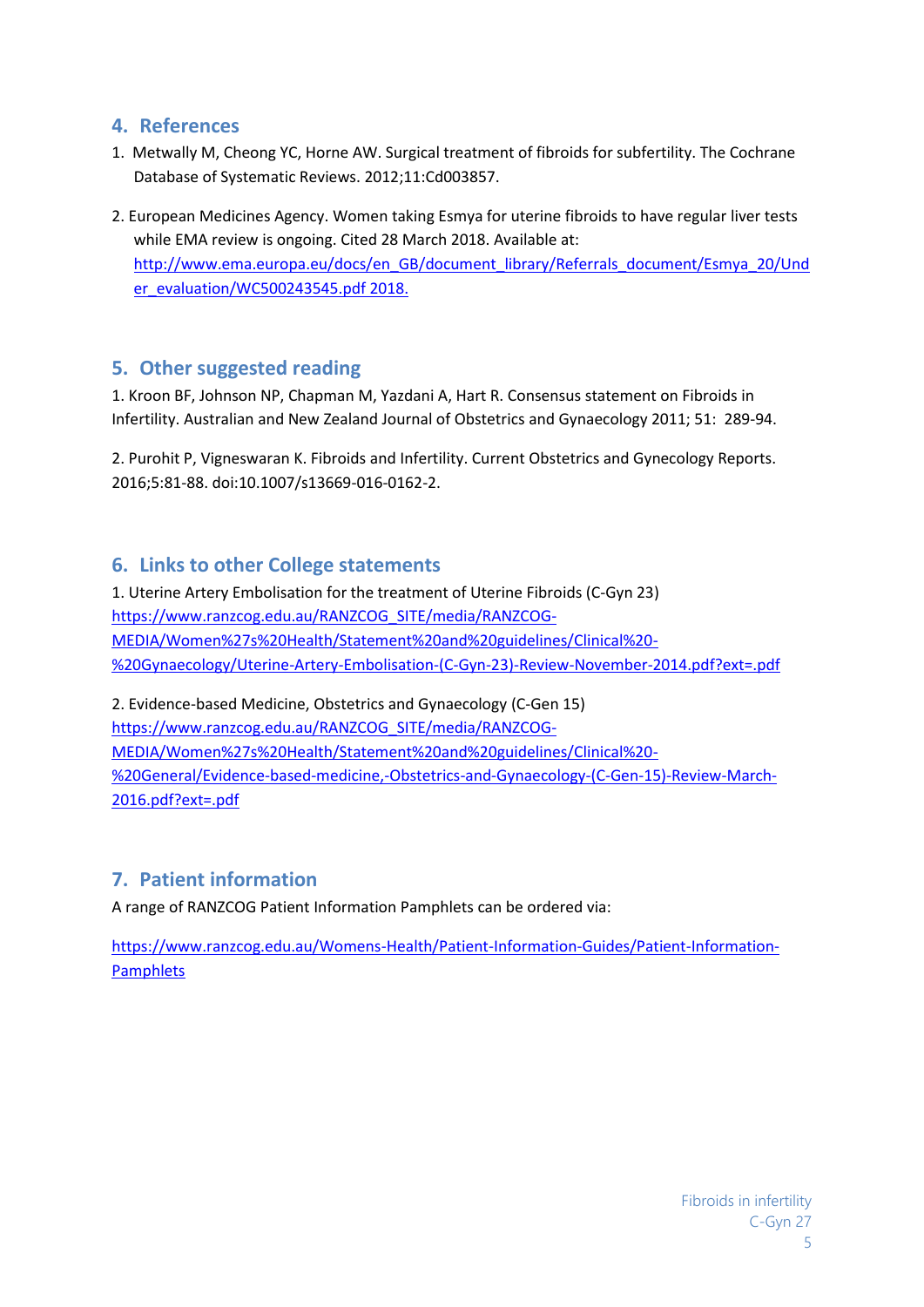# **8. Appendices**

#### **Appendix A Women's Health Committee Membership**

| <b>Name</b>                       | <b>Position on Committee</b>    |
|-----------------------------------|---------------------------------|
| Professor Yee Leung               | Chair                           |
| Dr Joseph Sgroi                   | Deputy Chair, Gynaecology       |
| Associate Professor Lisa Hui      | Member                          |
| Associate Professor Ian Pettigrew | <b>EAC Representative</b>       |
| Dr Tal Jacobson                   | Member                          |
| Dr Ian Page                       | Member                          |
| Dr John Regan                     | Member                          |
| Dr Craig Skidmore                 | Member                          |
| Associate Professor Janet Vaughan | Member                          |
| Dr Bernadette White               | Member                          |
| Dr Scott White                    | Member                          |
| Associate Professor Kirsten Black | Member                          |
| Dr Greg Fox                       | <b>College Medical Officer</b>  |
| Dr Marilyn Clarke                 | Chair of the ATSI WHC           |
| Dr Martin Byrne                   | <b>GPOAC Representative</b>     |
| Ms Catherine Whitby               | <b>Community Representative</b> |
| Ms Sherryn Elworthy               | Midwifery Representative        |
| Dr Amelia Ryan                    | <b>Trainee Representative</b>   |

### **Appendix B Overview of the development and review process for this statement**

## *i. Steps in developing and updating this statement*

This statement was originally developed in March 2011 and was most recently reviewed in March 2018. The Women's Health Committee carried out the following steps in reviewing this statement:

- Declarations of interest were sought from all members prior to reviewing this statement.
- Structured clinical questions were developed and agreed upon.
- An updated literature search to answer the clinical questions was undertaken.
- At the March 2018 face-to-face committee meeting, the existing consensus-based recommendations were reviewed and updated (where appropriate) based on the available body of evidence and clinical expertise.